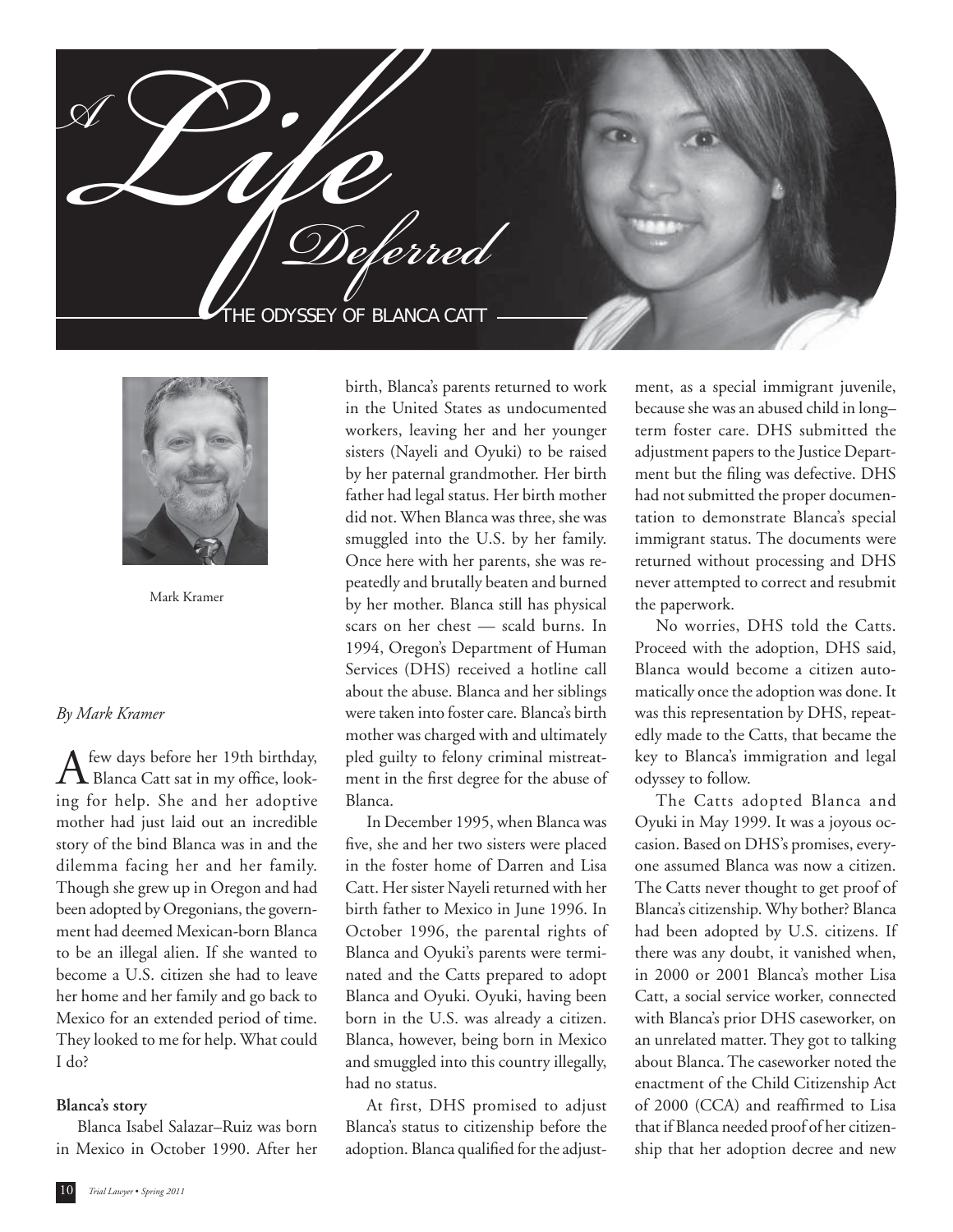birth certificate would be sufficient evidence under the CCA.

 Life went on. Blanca's parents divorced, but she remained close to both. She became the all American teenager, bright, social and athletic. She recovered, in large part, from the physical and emotional abuse by her mother. At age 15, Blanca returned to Mexico for a church sponsored service project carrying only her new birth certificate and school ID card. She entered Mexico two times and returned to the U.S. without a hitch. Border officials never questioned her status.

 At 16, like most teenagers, Blanca wanted to drive. She applied for a learner's permit, but the DMV insisted upon a valid Social Security card with her legal adopted name on it. Blanca had a valid Social Security card, but it was in her birth name. No problem Blanca and Lisa thought. They went to the Social Security Administration with the adoption decree and new birth certificate seeking a new Social Security card. Social Security wanted proof of citizenship. Still no problem Blanca and Lisa thought. It was just a matter of paperwork. Lisa Catt dutifully filed the paperwork with US-CIS (U.S. Citizenship and Immigration Services) to obtain proof of Blanca's citizenship.

 In August 2007, USCIS replied, denying the application because Blanca had been smuggled illegally into the country by her birth parents and DHS had never adjusted her status. She was not a citizen after all! Blanca and Lisa were told she had to first become a permanent resident (get a green card). This letter and the August 2007 date would later became crucial as the legal drama developed. But Blanca and her mother were not thinking about a lawsuit, much less the statue of limitations or the statute of ultimate repose. They just wanted to get Blanca's driver's permit and a green card. Again, not knowing any better, they thought it was a matter of paperwork.

In November 2007, Lisa filed a peti-

tion for alien resident, the first step in seeking a green card for Blanca. Almost a year later, in September 2008, Blanca and Lisa receive acknowledgment from USCIS that the petition had been received and approved. They believed the bureaucratic train was on the right track and that it was just a matter of time before she got her green card.

 That October, Blanca had her 18th birthday. Blanca and Lisa had no idea of the significance of this date and the ramifications it would have.

 In the spring of 2009, USCIS requested more information. Still just another stop on the bureaucratic train to a green card.

 In May 2009, Blanca graduated from high school. She wanted to join the Navy or attend college, but because she had no status she could do neither. The waiting game continued.

 In July, Blanca and her mother received approval for Lisa to sponsor Blanca as an immigrant. More paperwork and more filing fees and more waiting.

 On September 16, 2009, Blanca's mother completed the additional paperwork and paid the visa fees and was asked to complete more immigration paperwork. Frustrated by the delays, Lisa consulted with some immigration attorneys about the delays. What the Catts found out shocked them both — because Blanca was over 18 years old and still considered an "illegal alien" by the U.S., she would have to leave the U.S. for three years and then seek her adjustment from Mexico. If she waited until her 19th birthday in three weeks, she would have to leave the U.S. for ten years and then apply.

 Blanca and Lisa hired immigration attorney Jennifer Rottman to seek alternatives to Blanca having to leave the country. Rottman suggested it might be possible for Blanca to obtain limited and provisional status under a U visa, which is available for victims of domestic vio-

*See A Life Deferred p 12*



The Lawyers' Computer Games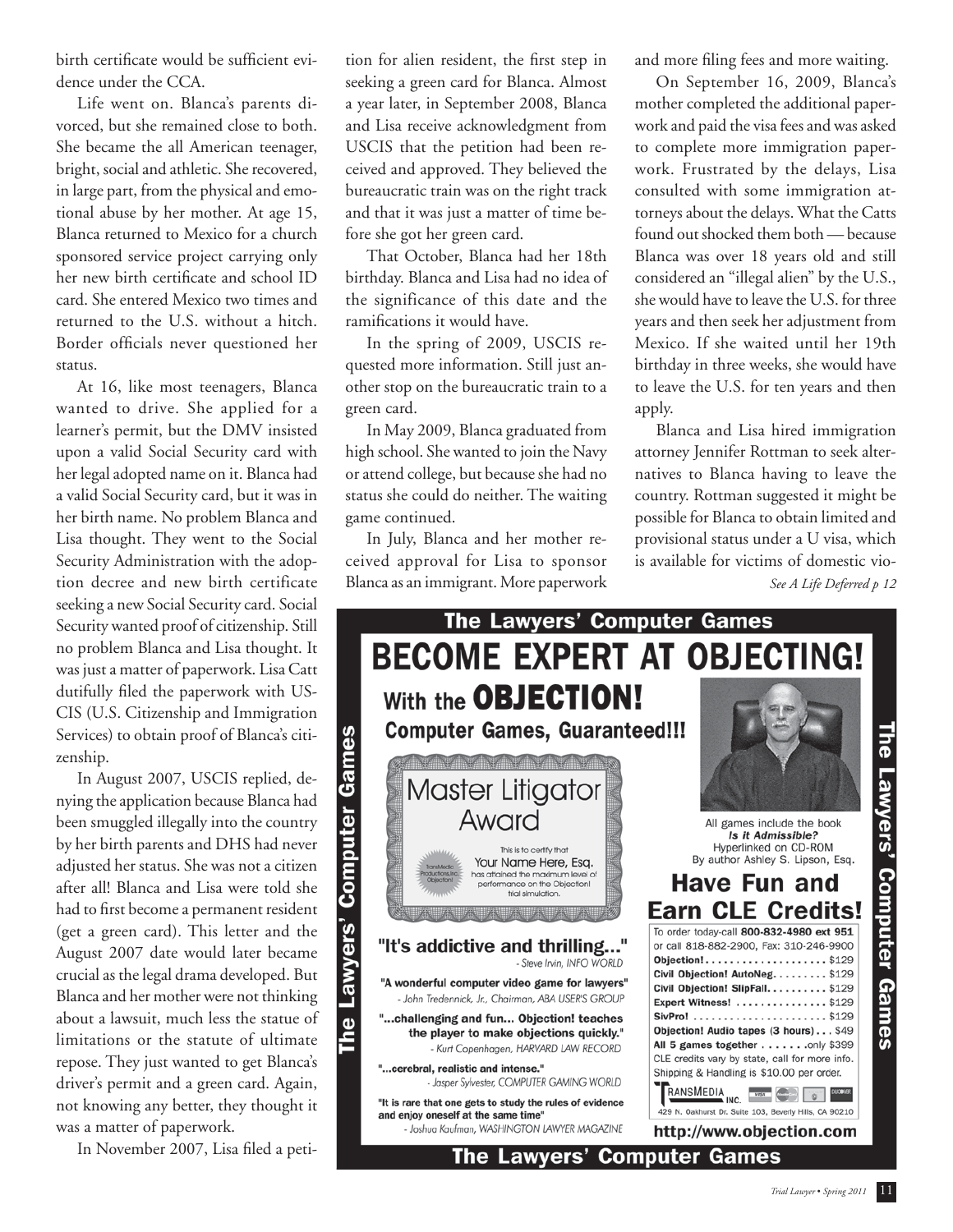#### *A Life Deferred Continued from p 11*

lence. Blanca, who spoke no Spanish and had only returned to Mexico once after she was smuggled into the U.S., decided to stay in this country without status and pursue a U visa.

## **The legal battle is joined**

 In early October 2009, just a few days before Blanca's 19th birthday Blanca and Lisa came to see me and explained their remarkable story. They faced a dilemma. Blanca would pursue the U visa, but if one was not granted, then the young woman could very well be forced to leave her parents, her home and her adopted country. My mind exploded with red flags. Who to sue? DHS? Blanca's juvenile court attorney? The Catts' adoption attorney? All of them? When to sue? What about the tort claims notice? Blanca was going to turn 19 in just a few days. Did that have any significance? Who would I represent? Blanca? Lisa? Both? Should I assert negligence? A civil rights claim? Reckless infliction of emotional distress (Was that even recognized in Oregon?) Just thinking about this made my head spin.

 But there they were, a mother and child in distress facing an uncertain future and seeking some measure of justice and accountability. Earlier, I had successfully filed (and settled) cases against DHS for negligence. I knew how difficult and frustrating it was to take on a case against DHS, how costly it could be with an outcome that was at best uncertain and could take years to resolve.

 And so, I thought: Can this case be won? What would a win look like and how long would it take? Had I had the time to reflect, perhaps I would have just sent Lisa and Blanca on their way. But here it was, six days before Blanca's 19th birthday. I took a quick look at ORS 12.060 and remembered that the time for filing a claim for a minor could be tolled for up to five years, but for not later than age 19. If something was going to be done, it would have to be done quickly. It outraged me that Blanca might be in legal limbo for ten years in Mexico or that she would have to live an underground life in the United State indefinitely because DHS had screwed up. I decided to take the case.

Now I had to cobble together and file a complaint in less than a week and to address a dizzying set of questions. I decided to narrow the claim to negligence knowing how difficult it is to hold a state agency accountable under 42 USC §1983 absent intentional or reckless behavior. The more difficult question was who to sue. Just keep it neat and clean and sue DHS and the caseworkers? Or should I sue the attorneys for Blanca and the Catts in the juvenile court and adoption court cases? Shouldn't they have monitored DHS? Shouldn't they have ensured that Blanca gained her citizenship or received a green card, when she was still eligible here in the U.S.? Given the time pressure and because I really didn't know what the attorneys knew or did, I named them as defendants as well.

 In the days before *Clarke v. OHSU*, 343 Or 581 (2007), under the Oregon Tort Claims Act (OTCA) a claim against individual state workers meant that the suit would be against the public body only (ORS 30.265)(1)). But *Clarke*  changed the legal landscape and permitted suits against individual defendants to proceed where the tort claims damages cap denied victims their constitutional rights under Article I, §17 of the Oregon constitution. So I sued the caseworkers as well.

 I claimed negligence for DHS's pre– adoption conduct as well as for the misrepresentation made by the DHS caseworker in 2000.

# Narrowing the field

 Blanca's juvenile court and parents' adoption attorneys had a legal duty to ensure that Blanca became at least a permanent resident, if not a citizen when she was adopted. However, fairly early on in the discovery process, I discovered that both attorneys had relied upon DHS's representations and case plan that Blanca would become a citizen upon (if not prior to) her adoption. Counsel for the attorney defendants quickly filed a motion to dismiss the attorney clients. At that point, feeling comfortable that the attorneys would later testify that they relied upon DHS, and figuring that it would be easier to focus on the state defendants with one attorney rather than three attorneys, I struck the attorney defendants.

# **Through the looking glass**

 When I explained the case to my nonlawyer friends, it seemed simple. If DHS had promised to Blanca and her parents that she would become a citizen upon adoption and if as a result of those representations, Blanca was not only not a citizen but would have to leave the country for ten years to adjust her status, DHS should pay. I explained to them that the merits of the case might never be addressed because of the timeliness issues, pecifically the tort claims notice (TCN), the statute of limitations (SOL) and the statute of ultimate repose (SOUR). Of course, their eyes glazed over in boredom and disbelief. But these issues turned out to be critical.

 The over-arching issue was when did Blanca and Lisa have sufficient information to put them on notice that DHS and the prior lawyers might have committed a tort (an actionable injury)? This crucial date would then determine whether a TCN was timely filed, and whether the case was timely filed under the SOL and the SOUR.

 I was confronting a three-headed monster — TCN, SOL and SOUR.

 In a normal case against a public entity, a plaintiff must file a TCN with 180 days of the discovery of the injury (ORS 30.275). However, as a result of my prior case against DHS on behalf of a minor, I helped amend the TCN statute to waive the need for the notice when the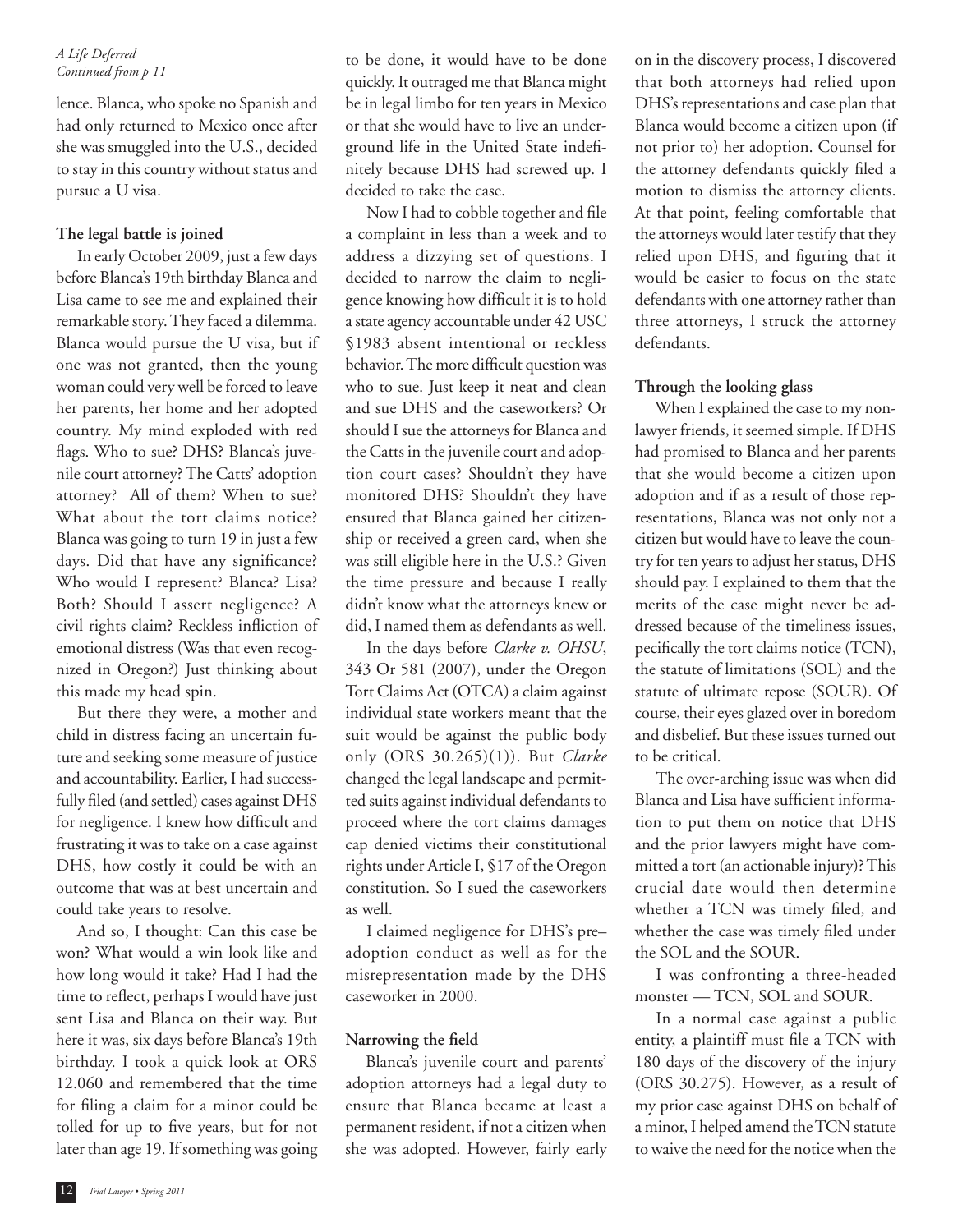claim is brought by a minor, against DHS, for acts that occurred when the minor was in DHS care. At least for Blanca, for her pre–adoption claims, I thought I would be safe. I knew I would still have to confront the issue as to the claims of Blanca's mother, Lisa.

 If I survived the TCN challenge, I knew I would then have to deal with the SOL, which here required that the case be filed within two years of the discovery date of the injury. ORS 12.110.

 Both sides agreed that the "discovery" rule was applicable to the TCN and SOL issues. The discovery rule was cogently articulated in the case of *Cole v. Sunnyside Marketplace*, LLC, 212 Or App 509, 519 (2007) rev. den. 344 Or 558 (2008):

the plaintiff knows or, in the exercise of reasonable care should know, facts that would make an objectively reasonable person aware of a substantial possibility that all three of the following elements exist: an injury occurred, the injury harmed one or more of the plaintiff's legally protected interests, and the defendant is the responsible party.

 If somehow I were to survive the TCN and SOL challenges, I would still have to confront the SOUR. ORS 12.115(1) provides, "In no event shall any action for negligent injury to personal property of another be commenced more than ten years from the date of the act or omission complained of."

 Going back to basics, I knew that the following dates were critical.

- May 1999 When Blanca was adopted and was no longer a ward of the state.
- Year 2000 When Blanca's mother was told by the DHS caseworker that Blanca would be a citizen under the Child Citizenship Act of 2000 (CCA) based upon her adoption decree and birth certificate.
- August 2007 When Blanca's mom received a letter from the government

informing her that Blanca had never become a citizen.

- September 2009 When Blanca and her mother first became aware of the requirement that Blanca leave the country for three years (until she was age 19) or ten years after she became 19 before seeking to adjust her status
- October 7, 2009 When I filed the complaint and the TCN.

 The case boiled down to whether Lisa and Blanca knew or should have known of their "actionable injury" based upon the August 2007 letter, or later in September 2009 when they became aware of the consequences of Blanca becoming neither a permanent resident nor a citizen at the time of adoption.

## **Round 1 — We won!**

 After I removed the attorney defendants, Oregon moved to dismiss the complaint under ORCP 21 for failure to state a claim. They alleged that the case and the TCN had not been filed timely and that the alleged claims occurred more than ten years before the filing of the complaint. After extensive briefing, the case came before Judge Jerome LaBarre and he surprised both sides by ruling that the state's challenge was not properly brought under ORCP 21. He said it should be brought after discovery was completed, as a motion for summary judgment.

 This was not expected, but a win is a win so we went onto the next round.

## **Round 2 — We lost**

 Several months later, after we completed discovery, Oregon refashioned its motion and filed for summary judgment. The case came before Pro Tem Judge Charles Corrigan. Oregon argued strongly that August 2007 was the key date and that since the complaint was not filed

until October 2009, the case was untimely both under the SOL and TCN. As a back–up, they argued that the SOUR barred the pre–adoption claims.

I obtained an affidavit from an immigration attorney expert who said DHS could have fixed its mistake had it notified Blanca and the Catts before she became 18. The expert also said it would not have been reasonable for a layperson to understand the consequences of the August 2007 notice of noncitizenship. Lisa Catt filed an affidavit stating that she had no idea of the consequences of the letter of noncitizenship until she consulted with counsel in September 2009, that she relied upon the

representations of DHS both pre–adoption and in 2000 and believed it was just a matter of time and paperwork to make Blanca a permanent resident and later a citizen.

In Judge Corrigan's first decision, he granted summary judgment for defendants, finding that by virtue of the August 2007 letter "\*\*\*Plaintiffs discovered that Defendants were responsible for injuries that Plaintiffs had suffered, injuries significant both in number and nature that Plaintiffs had identified as such in their complaint."

It appeared that we lost.

## **Round 3 — We won!**

 Judge Corrigan didn't address the tolling for minors provided in ORS 12.160 in his decision, so I saw an opening. Under ORS 12.160, Blanca (but not her mother) had the benefit of the tolling provision allowing her to file her complaint until she became 19. We filed our complaint on October 7, 2009, one day before her 19th birthday. So I noted this to Judge Corrigan in the form of a mo-

*See A Life Deferred p 14*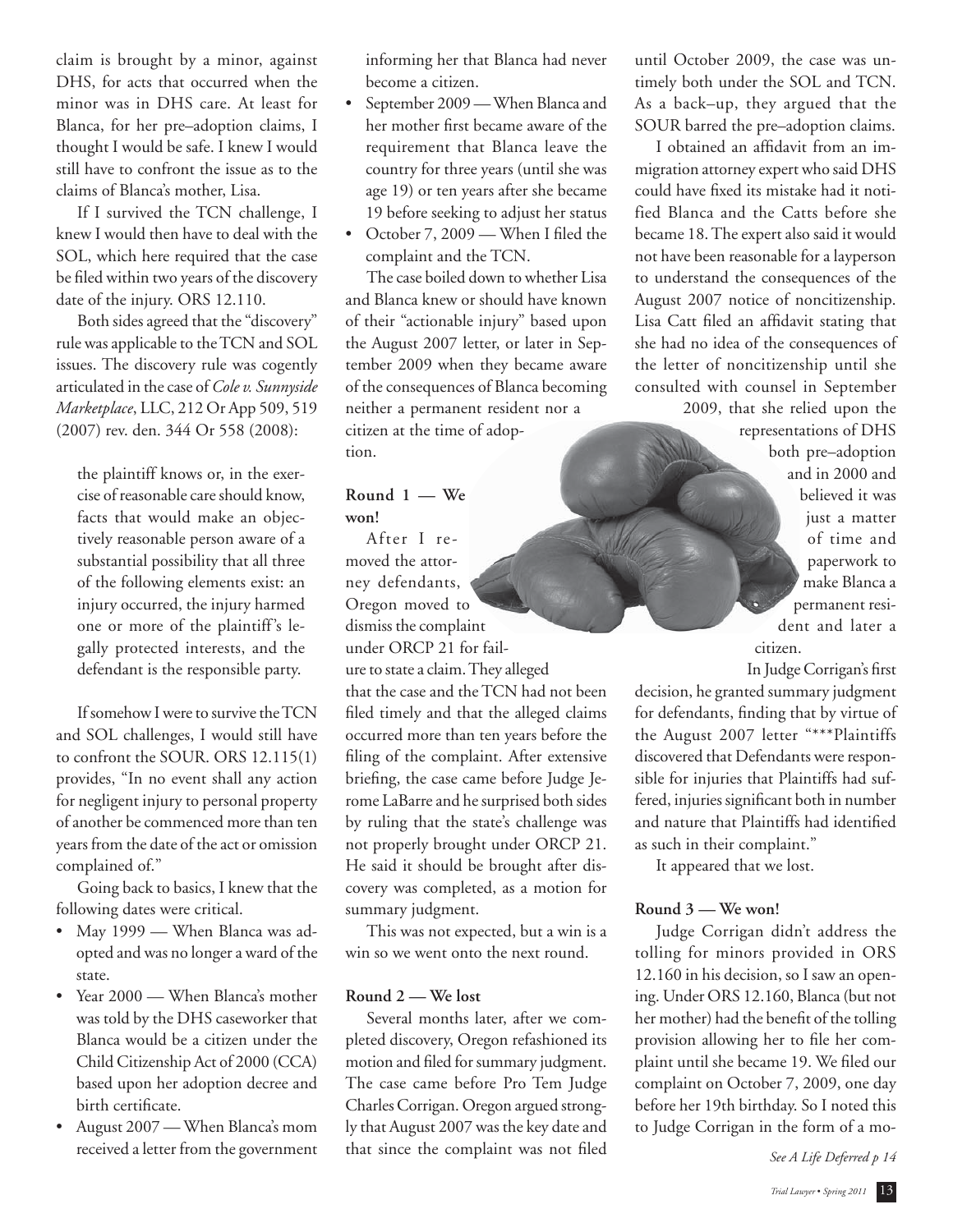#### *A Life Deferred Continued from p 13*

tion for new trial and a motion for reconsideration. I argued that Blanca's pre-adoption and post-adoption complaints were timely, that as to her preadoption claims no tort claims notice was needed, and that as to her post-adoption claims the TCN was timely when filed in September 2009.

 To his credit, Judge Corrigan recognized his error and partially reversed his prior decision. He ordered that summary judgment be denied as to Blanca's pre-adoption claims. So, it appeared we had survived after all and the case would proceed to trial on the critical issue of DHS' misrepresentations preceding the adoption.

## **Round 4 — We lost**

 Before the ink was dry on Judge Corrigan's partial reversal, he reconsidered his own opinion recalling that the state had relied not only on TCN and SOL but SOUR as well. He went on to rule that as to Blanca's claims, even if she survived the TCN and SOL issues, she could not survive the SOUR. The judge ruled that the essential claim was actionable within ten years of Blanca's May 1999 adoption, that SOUR applied and that the filing of the complaint in September 2009 was untimely, regardless of when the negligence was discovered. In other words, the discovery rule didn't apply to the SOUR and filing the complaint before Blanca was 19 didn't help with the SOUR. Again, we lost.

#### **Good news: a reprieve**

 Along the way we received attention from local media. On August 3, 2010, *The Oregonian* published a prominent editorial supporting Blanca's case. The editors called for:

[a] humanitarian exception to the immigration rules, allowing someone who has been a victim of her own biological parents, circumstance and/or bureaucracy and in

Catt's case all three — to be fast tracked for U.S. citizenship. But in lieu of such a common sense approach it appears that Catt's best way forward is to apply for a special visa, sometimes granted to crime victims.

 Within 24 hours of the editorial I had offers of assistance from the offices of U.S. Senator Wyden, Oregon Representative Blumenauer and Washington Representative Baird. I referred them to Blanca's immigration counsel. Within a couple of days, Blanca's U visa application, which apparently had been stalled, suddenly moved to the front of the line and Blanca was informed that her U visa would soon be granted.

 Blanca's U visa did come through. It is a reprieve of sorts. She can stay in the U.S. and after three years can apply to be a permanent resident. Five years later she can apply to be a U.S. citizen. Maybe in a decade, this innocent victim of domestic violence and of a bungled government bureaucracy can become a citizen. But a U visa is limited. Blanca can work, but she cannot travel abroad. She can go to college, but is not eligible for any type of government subsidized financial aid, including student loans. She cannot vote and is not a citizen.

## **Blanca today**

 Blanca, now 20, has moved to Washington, obtained a job as a restaurant hostess and is more or less independent of her parents. She still wants to go to college to become a nurse or a dental hygienist, but, lacking the ability to obtain financial aid, is unable to do so at this time. Blanca is very grateful for getting the U visa, so at least she can work and does not have to worry about deportation.

## **The case goes on – issues on appeal**

 We have appealed Judge Corrigan's decision granting summary judgment.

By the time this article is published the briefing on appeal will likely be complete. Beyond the basic argument that summary judgment was improper given the many factual issues in dispute, we will ask the Court of Appeals to wrestle with the following issues: What is the proper application of Oregon's discovery rule in a situation when a person does not discover the extent of his or her injury until after consultation with counsel? In other words, under the "objectively reasonably person" standard, when should Lisa and her mother have known about the existence of an actionable injury?

 Should the application of SOUR be modified when the defendant had a "continuing and active duty" to Blanca after her adoption and into the ten year SOUR period? Judge Corrigan rejected our theory, citing *Little v. Wimmer,* 303 Or 580 (1987), that DHS, as Blanca's legal custodian, had misrepresented to her and her parents her citizenship status. We argued that DHS had a continuing duty to Blanca and Lisa to correct the negligence, at least until Blanca turned 18. Our expert stated that had DHS informed Blanca and her mother of its error and Blanca's position before Blanca became 18, then Blanca could have obtained a green card as a special immigrant juvenile.

 Should Oregon recognize a "subsequent injury" exception to the strict application of SOUR? Other states, particularly Georgia, have recognized a "subsequent injury" exception to a statute of ultimate repose. This exception applies:

\*\*\*in cases in which the patient's injury arising from the misdiagnosis occurs subsequently, generally when a relatively benign or treatable precursor condition, which is left untreated because of misdiagnosis, leads to development of a more debilitating or less treatable condition.